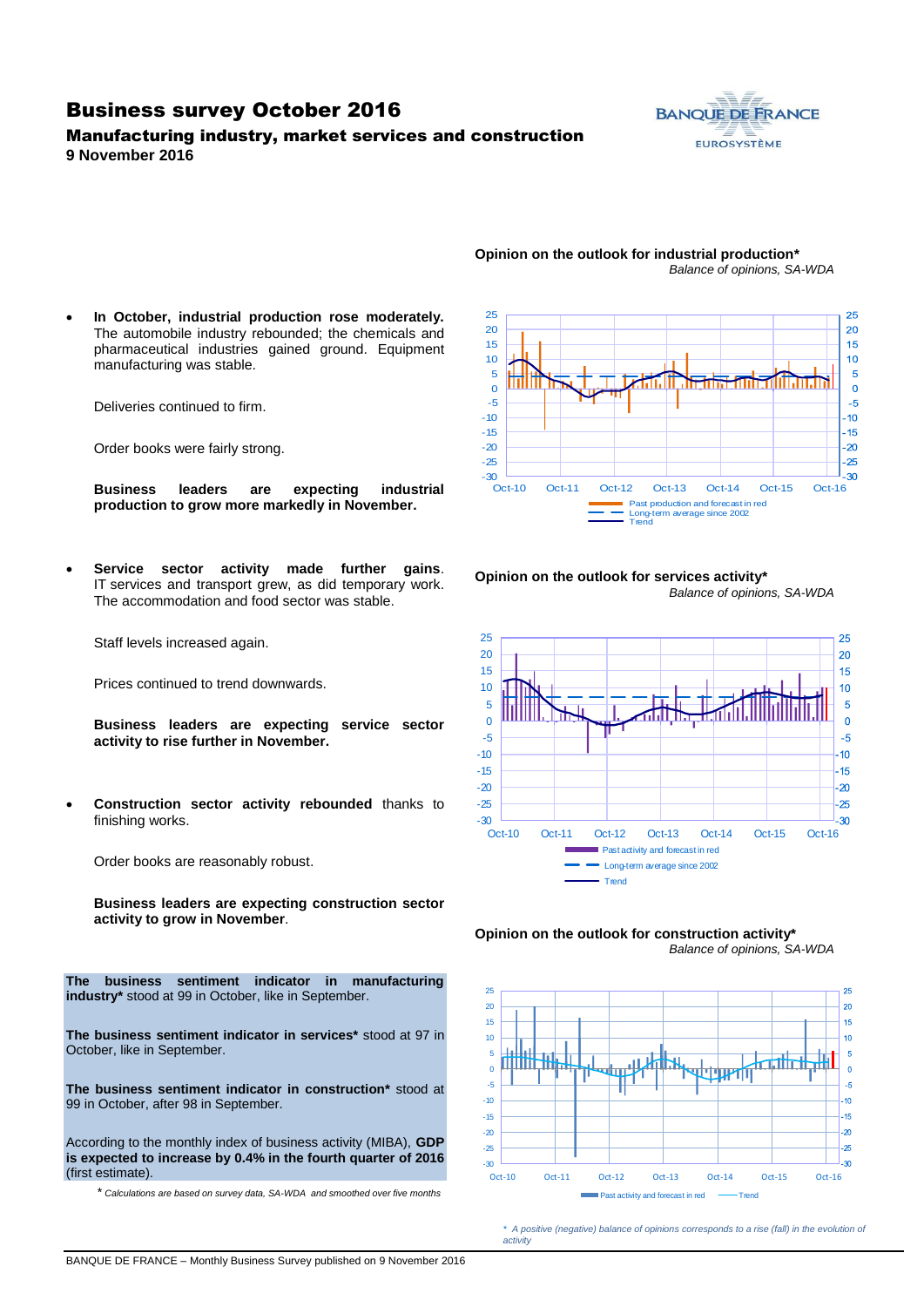| manulautunny muusti y         |          |                |                |              |        |                |                |                |        |                |             |               |
|-------------------------------|----------|----------------|----------------|--------------|--------|----------------|----------------|----------------|--------|----------------|-------------|---------------|
|                               | $Dec-15$ | $Jan-16$       | Feb-16         | Mar-16       | Apr-16 | May-16         | $Jun-16$       | Jul-16         | Aug-16 | Sep-16         | Oct-16      | <b>Nov-16</b> |
| <b>Change</b>                 |          |                |                |              |        |                |                |                |        |                |             | Forecast      |
| Production                    | 6        | 9              | $\overline{2}$ | 4            | 3      | 4              |                | $\overline{7}$ | 4      | $\overline{2}$ | 4           | 8             |
| <b>Deliveries</b>             | 7        | 13             | 1              | 5            | 4      | 3              | 3              | 8              | 1      | 5              | 6           |               |
| Total orders                  | 5        | 12             | $\overline{2}$ | 7            | 3      | 4              | 6              | 8              | 6      | 7              | 5           |               |
| Staff                         | 1        | $\overline{2}$ | $-1$           | $\mathbf{1}$ | 0      | 1              | 0              | $-1$           | 1      | 3              | $\mathbf 1$ |               |
| Final goods prices            | $-2$     | $-3$           | $-3$           | $-2$         | $-1$   | $-1$           | $-1$           | $-1$           | $-1$   | 0              | 0           |               |
| Commodity prices              | $-2$     | $-4$           | $-4$           | $-3$         | $-1$   | 0              | $\mathbf{1}$   | 0              | 1      | 3              | 4           |               |
| Level                         |          |                |                |              |        |                |                |                |        |                |             |               |
| Order books                   | 8        | $\overline{7}$ | $\overline{7}$ | 7            | 7      | $\overline{7}$ | 8              | 8              | 9      | 12             | 12          |               |
| Inventories of finished goods | 4        | 4              | 4              | 5            | 4      | 3              | $\overline{2}$ | 4              | 5      | 4              | 5           |               |
| Capacity utilisation rate     | 78.1     | 78.2           | 78.1           | 78.2         | 77.9   | 78.3           | 77.8           | 77.7           | 78.9   | 77.8           | 77.6        |               |
| Cash positions                | 11       | 11             | 10             | 10           | 9      | 10             | 13             | 10             | 11     | 16             | 14          |               |

## **Manufacturing industry**

### **Services**

|                  | Dec-15 | Jan-16 | Feb-16         | Mar-16 | Apr-16            | May-16         | Jun-16 | Jul-16 | Aug-16 | Sep-16 | Oct-16 | Nov-16   |
|------------------|--------|--------|----------------|--------|-------------------|----------------|--------|--------|--------|--------|--------|----------|
| <b>Change</b>    |        |        |                |        |                   |                |        |        |        |        |        | Forecast |
| Activity         | 6      | 12     | $\overline{7}$ | 9      | 4                 | 14             | 8      | 5      |        | 9      | 10     | 10       |
| Aggregate demand | 5      | 11     | 6              | 10     | 4                 | 14             | 8      | 5      | 6      | 9      | 10     |          |
| Prices           | -1     | $-2$   | $-2$           | $-1$   | $-1$              | 0              | -1     | -1     | -1     | $-3$   | -1     |          |
| Staff            | 3      | 4      | 4              | 6      | 4                 | $\overline{7}$ | 5      | 3      | 6      |        | 7      |          |
| <b>Level</b>     |        |        |                |        |                   |                |        |        |        |        |        |          |
| Cash positions   | 9      | 12     | 11             | 17     | $12 \overline{ }$ | 13             | 15     | 15     | 9      | 14     | 15     |          |

# **Construction**

|                         | $Dec-15$ | $Jan-16$ | Feb-16 | Mar-16 | Apr-16 | May-16 | Jun-16 | Jul-16 | Aug-16 | Sep-16 | Oct-16 | Nov-16   |
|-------------------------|----------|----------|--------|--------|--------|--------|--------|--------|--------|--------|--------|----------|
| <b>Change</b>           |          |          |        |        |        |        |        |        |        |        |        | Forecast |
| Activity                | 5        | 6        | 3      | 0      | 4      | 16     | $-4$   | $-1$   |        | 0      | 4      | 6        |
| <b>Estimates prices</b> | $-2$     | $-2$     | $-2$   | -1     | $-1$   | 0      | 0      | $-1$   | $-1$   | -1     | 0      |          |
| Staff                   | -1       | 0        |        | -1     |        | 0      | 0      | 0      | 2      |        | 2      |          |
| Level                   |          |          |        |        |        |        |        |        |        |        |        |          |
| Order books             | 6        |          | 6      | 6      | 8      | 10     | 14     | 12     | 13     | 15     | 15     |          |

Notes:

A positive (negative) balance of opinions corresponds to a rise (fall) in the evolution of activity.

• The last point corresponds to the business leaders' forecasts of future activity.

• The series are revised on a monthly basis. These revisions take into account additional gross data and the evolution of the seasonal and working-day adjustment depending on the latest available data. The business sentiment indicators of the previous months are revised accordingly.